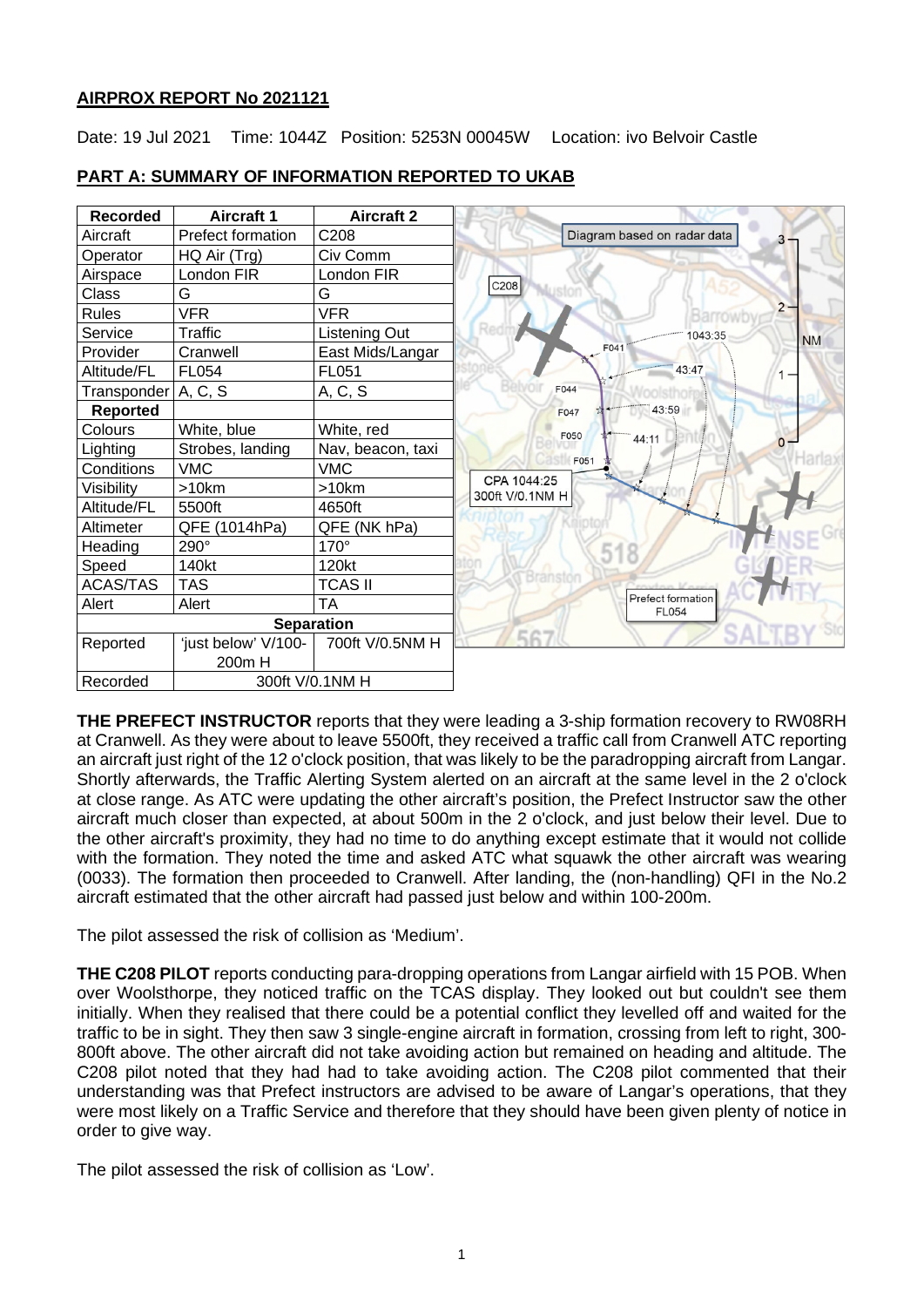**THE CRANWELL DEPARTURES CONTROLLER** reports they were controlling a 3-ship formation of Prefect aircraft. As the formation tracked west the controller noticed an aircraft squawking 0033 which was climbing and tracking east initially, before tracking south. The traffic was called initially to the formation leader as right 2 o'clock, 5 miles, roughly 1800ft below and climbing and was also notified as paradropping. The formation leader acknowledged the traffic call but did not call visual. As the tracks continued into confliction, the controller called the traffic again, this time at 3 miles northwest, 400ft below and climbing, and reiterated the paradropping squawk. The formation leader again acknowledged but did not call visual. The controller called the traffic again at 1 mile northwest with 200 ft separation and this time the formation leader reported visual with the traffic.

**THE CRANWELL SUPERVISOR** reports that they did not witness the incident as they were discussing the developing tailwind with the Duty Pilot. On landing, the Prefect Instructor phoned to report that they were submitting a DASOR, informed the Supervisor of the estimated distance between the formation and the para-dropper aircraft and that the other aircraft had seemed steady on course, seemingly unaware of their presence. The Supervisor confirmed the transponder code (0033) and they briefly discussed the large looping climbs routinely exercised from Langar. Having listened to the tapes it was clear that the Departures controller had called the conflicting traffic on a number of occasions.

## **Factual Background**

The weather at Barkston Heath was recorded as follows:

METAR EGYE 191050Z 32005KT 9999 FEW038 ///// Q1022 RMK BLU=

### **Analysis and Investigation**

### **Military ATM**

An Airprox occurred on 19 Jul 21 at approximately 1045 UTC, 4NM southeast of Langar Para-Dropping Site between a Prefect formation and a C208. The Prefect formation was in receipt of a Traffic Service from Cranwell Departures and the C208 pilot was listening out on East Midlands Radar and the Langar Drop Zone frequencies but was not in receipt of a service.

The Prefect pilot was the lead in a 3-ship formation sortie that was conducted to the south and east of Cranwell and was on recovery at the time of the Airprox in receipt of a Traffic Service from Cranwell Departures. Whilst conducting recovery admin in the cockpit, they were passed Traffic Information regarding the conflicting C208, however, they did not become visual, though the contact was on TAS, although the pilot was unconcerned due to the distance of the C208. They received updated Traffic Information whilst they were under a medium cockpit workload and although they considered manoeuvring options, they were discounted due to the relatively un-manoeuvrable formation and not having exact SA on the C208. Further Traffic Information was passed by ATC which coincided with a TAS alert which focused their activity on visually acquiring the C208 which was achieved a few seconds later. The Prefect pilot assessed that the C208 would pass behind and below the formation and elected to climb to increase separation, which was assessed as 100-200m.

The Cranwell Departures controller was working with a self-assessed medium to low workload with 4 aircraft on frequency which included the Prefect formation, in receipt of a Traffic Service. Traffic Information was passed on three separate occasions until the Prefect pilot reported visual. The Supervisor did not witness the occurrence as they were discussing the developing tailwind with the Duty Pilot but were made aware of the Airprox by the Prefect pilot after landing.

The C208 pilot was conducting para-dropping operations from Langar airfield and became aware of the Prefect after noticing traffic on their TCAS display. They opted to level off as they were not visual and waited for the Prefect to be in sight. They reported that they became visual with the 3-ship of Prefects crossing their windscreen 300-800ft above and 0.5-1.5NM away. They reported that they levelled off as their avoiding action and noted that the Prefect pilots did not take avoiding action. The C208 pilot was not in receipt of a service but was listening out on East Midlands Radar and Langar DZ frequencies.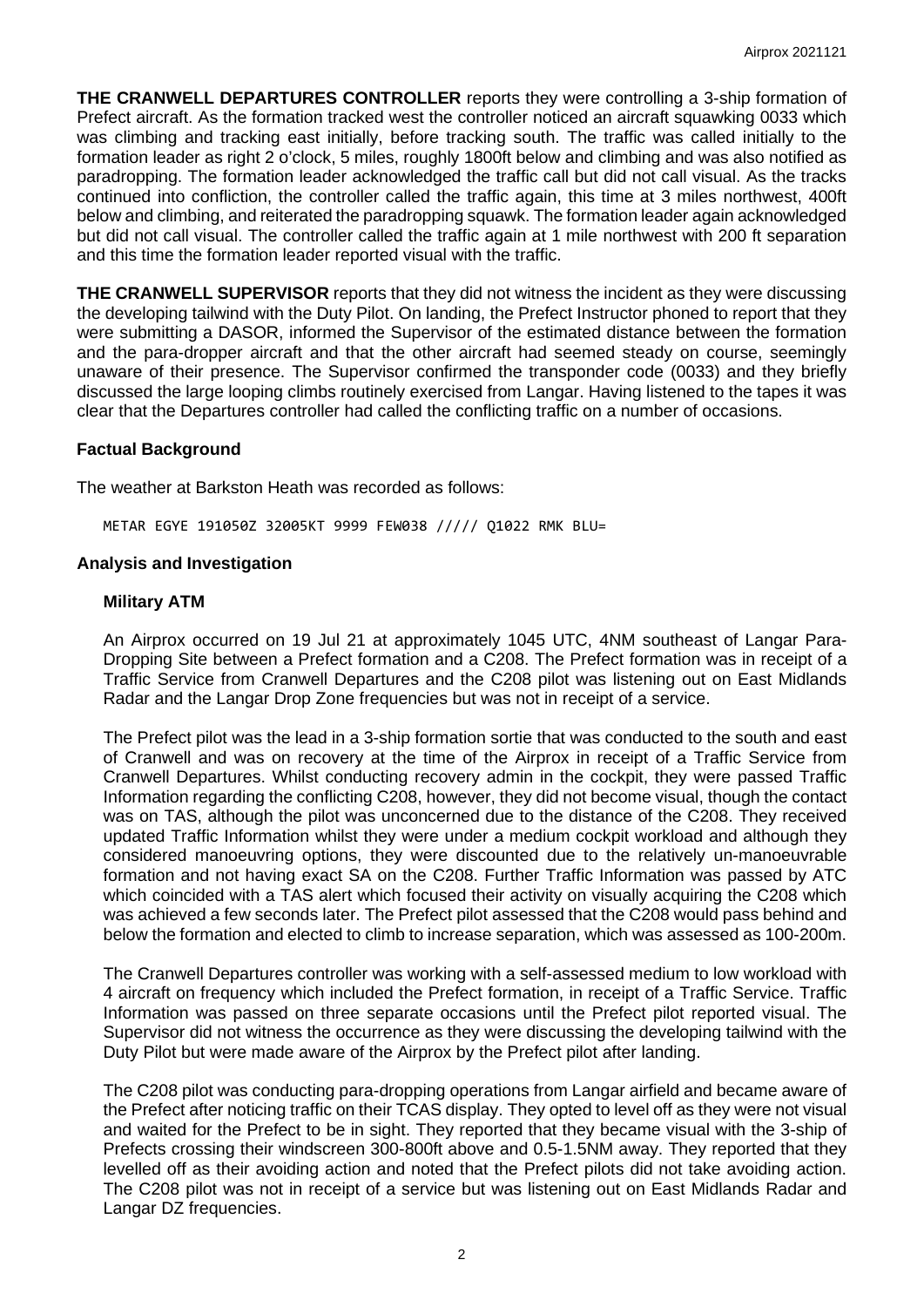Figures 1 – 4 show the positions of the Prefect and the C208 at relevant times during the Airprox. The screen shots are taken from a replay using the NATS Radars, which are not utilised by Cranwell, therefore, the pictures may not be entirely representative of the Cranwell controllers' radar display.



Figure 1: Traffic Information is first passed to the Prefect pilot (2610)

In response to advising two minutes to recovery the Cranwell Departures controller passed Traffic Information to the Prefect pilot regarding the position of the C208. Separation was 4.1NM and 1700ft.



Figure 2: Traffic Information is updated.

Twenty seven seconds later the the Cranwell Departures controller provided updated Traffic Information to the Prefect pilot. Separation decreased to 2.3NM and 1000ft.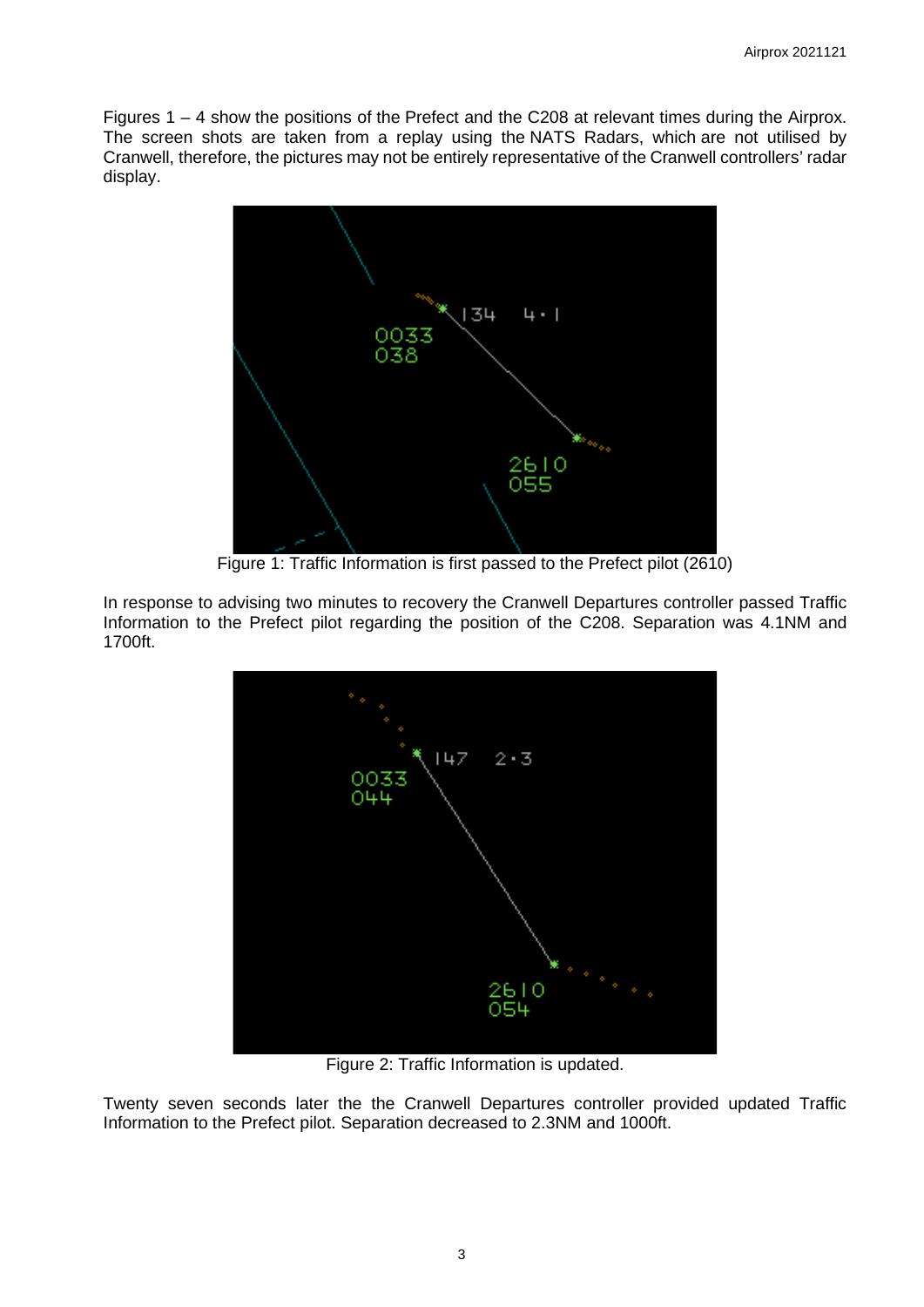

Figure 3: Traffic Information is updated again.

Twenty three seconds later the Traffic Information was provided for the third time. Six seconds after being passed the Traffic Information the Prefect pilot reported that they were visual with the C208. Separation decreased to 1.1NM and 500ft.



Figure 4: CPA.

Fourteen seconds later CPA occurred which was measured at 0.2NM and 300ft.

The unit conducted an Occurrence Safety Investigation (OSI) into the incident which provided a thorough analysis of the Airprox and raised recommendations including to improve the liaison and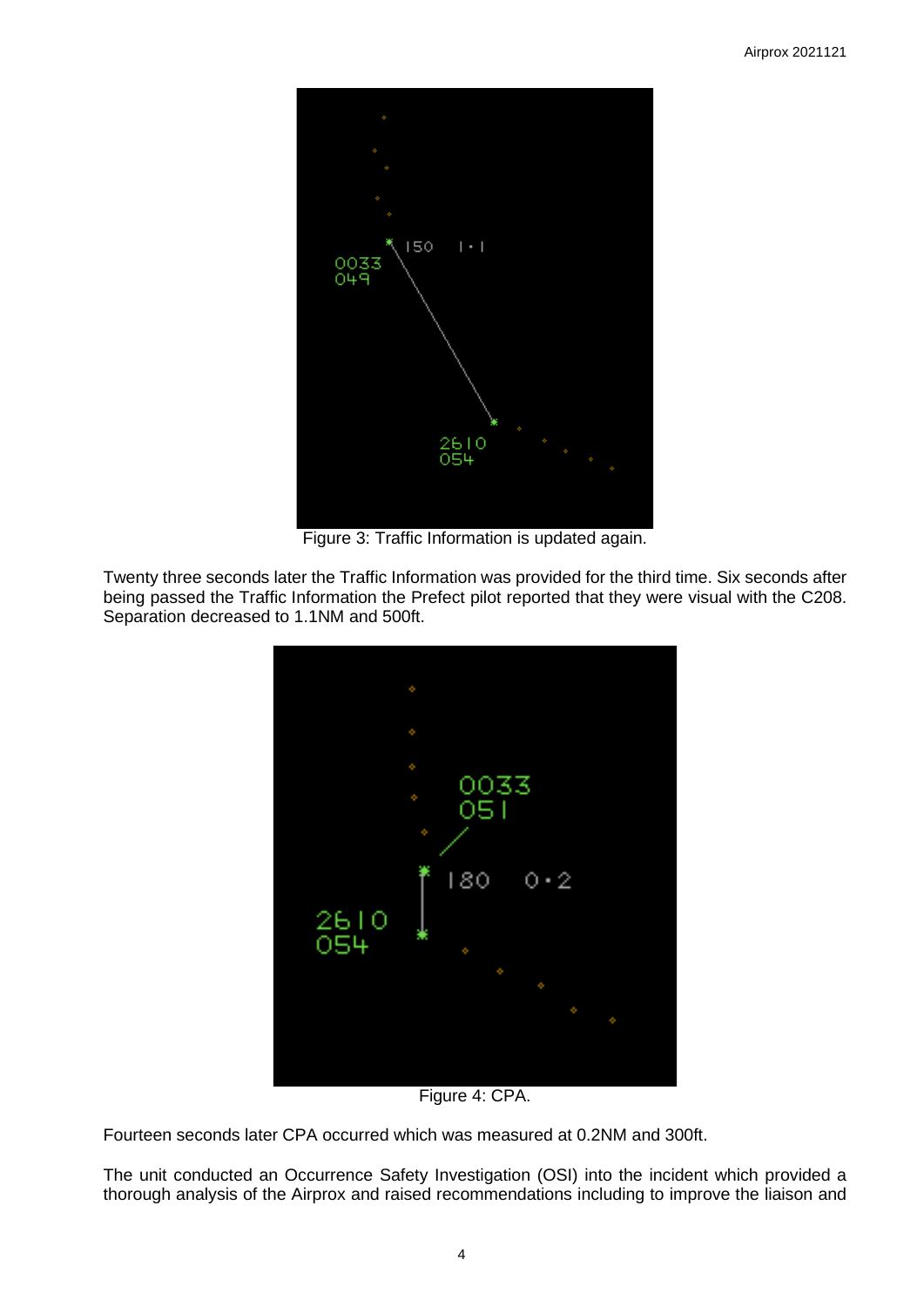understanding between Cranwell and Langar. The Traffic Information at times could have been more accurate, however, the controller provided timely updates on two separate occasions to allow the Prefect pilot to become visual with the C208. The OSI highlighted that the Controller could have offered deconfliction advice as it was evident they were concerned by the proximity of the two aircraft. However, it was noted that the Prefect pilot felt their manoeuvring actions were limited as their wingmen were formating, therefore, horizontal deconfliction advice would be difficult to follow. With the given Traffic Information and lack of sighting, the Prefect pilot could have requested a climb to increase the separation had they felt that it was required. As the C208 pilot was not in receipt of a service they were not provided with Traffic Information and assumed that it was likely the Prefect pilots would be in receipt of a service, would have been passed Traffic Information and would avoid them. Although the Prefect pilots had received Traffic Information, the C208 pilot should not have assumed that the Prefects would avoid them especially as they were flying in formation which can be less manoeuvrable in comparison to a singleton.

# **UKAB Secretariat**

The Prefect and C208 pilots shared an equal responsibility for collision avoidance and not to operate in such proximity to other aircraft as to create a collision hazard<sup>[1](#page-4-0)</sup>. If the incident geometry is considered as converging then the Prefect formation lead pilot was required to give way to the C[2](#page-4-1)08<sup>2</sup>. An aircraft that is aware that the manoeuvrability of another aircraft is impaired shall give way to that aircraft<sup>[3](#page-4-2)</sup>. Military regulations state that 'Formations of aircraft are normally less manoeuvrable than single aircraft and are unable to take sudden avoiding action. The handling Pilots of single aircraft should therefore give way to, and keep clear of, Formations of aircraft'<sup>[4](#page-4-3)</sup>. Note that no such explicit provision for collision avoidance between formations and singleton aircraft exists in UK civilian regulation.

CAP413 (Radiotelephony Manual)<sup>[5](#page-4-4)</sup>, Chapter 5: Radar Phraseology, Traffic Information and Avoiding Action Phraseology, paragraph 5.21 states as follows:

Relative movement should be described by using one of the following terms as applicable:

- 1. 'crossing', including the relative direction of movement either 'left to right' or 'right to left', where there is relative movement; i.e. a change in the relative bearing between the conflicting traffic's flight path and that of the aircraft under service. Controllers should include the words 'ahead' or 'behind' where appropriate to assist the pilot in assessing the conflicting traffic's flight path.
- 2. 'converging', where there appears to be no change in relative bearing between the conflicting traffic's flight path and that of the aircraft under service and/or the controller perceives there to be a significant risk of mid-air collision.
- 3. 'same direction' …
- 4. 'opposite direction' where the conflicting traffic's flight path is approximately 180° opposed to that of the aircraft under service but the flight paths are not converging.

The Board previously commented $6$  on the requirement for a civilian singleton aircraft to avoid a civilian formation on the basis of impaired aircraft manoeuvrability, as follows:

This [*a discussion on right of way*] led the Board to discuss the T67 pilot's comments about the 'laws of the air', they thought the pilot was probably referring to SERA 3210 Right of Way in which it states that if a pilot is aware that another aircraft's manoeuvrability is impaired they shall give way to that aircraft. However, members agreed that although a close formation as a whole may be considered to be less

<span id="page-4-0"></span><sup>1</sup> (UK) SERA.3205 Proximity. MAA RA 2307 paragraphs 1 and 2.

<span id="page-4-1"></span><sup>2</sup> (UK) SERA.3210 Right-of-way (c)(2) Converging. MAA RA 2307 paragraph 12.

<span id="page-4-2"></span><sup>&</sup>lt;sup>3</sup> (UK) SERA.3210 Right-of-way (b). MAA RA 2307 paragraph 7.

<span id="page-4-3"></span><sup>4</sup> MAA RA 2307 paragraph 9.

<span id="page-4-4"></span> $5$  Edition 22 dated 26<sup>th</sup> May 2016.

<span id="page-4-5"></span><sup>6</sup> Airprox 2021058.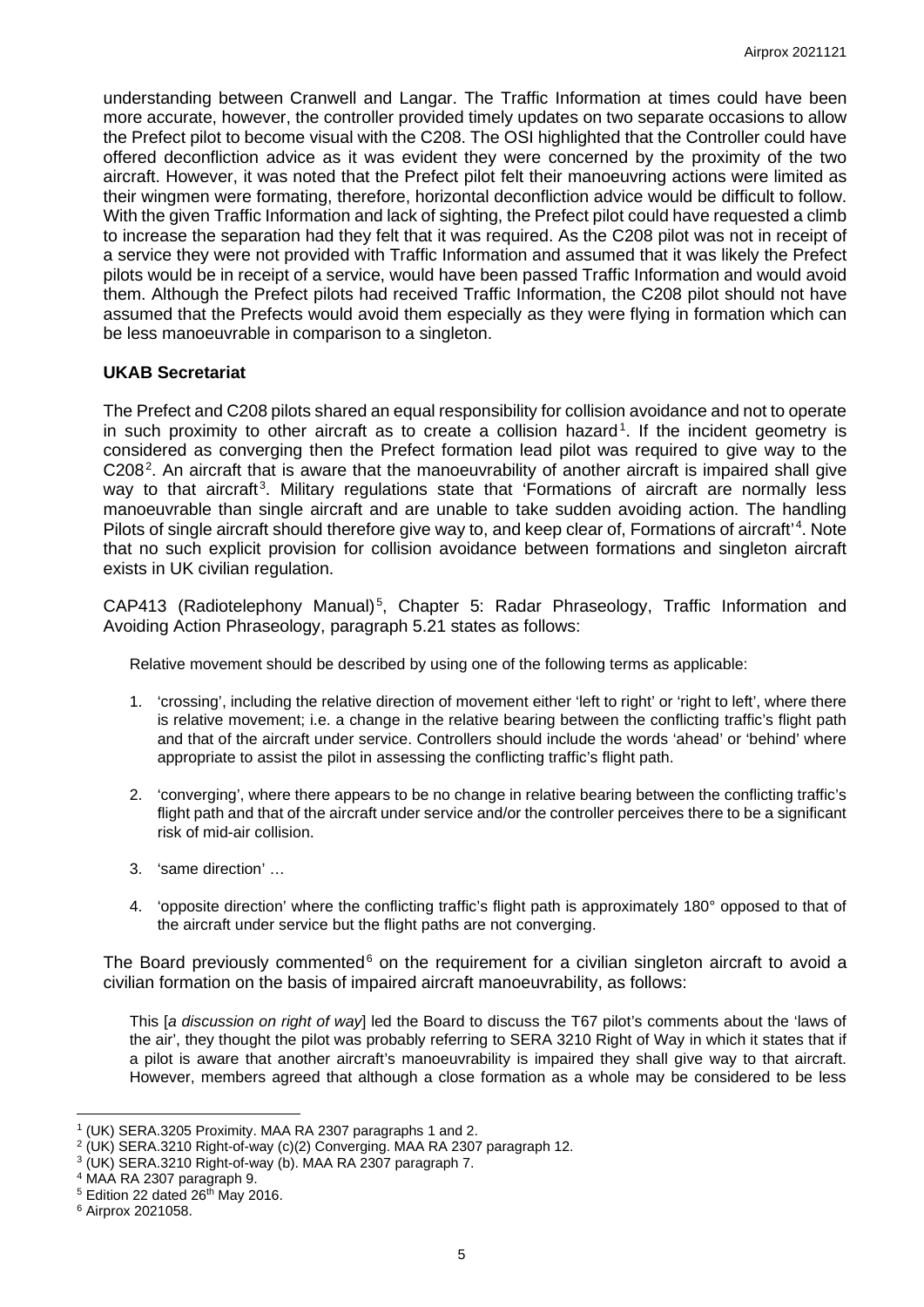manoeuvrable than individual aircraft, this was by the choice of those taking part in the formation and that each aircraft's manoeuvrability was in fact unaffected. Members agreed that this rule was written with a single aircraft in mind and that it could not be used as a means to obtain carte blanche right of way for a formation.

#### **Prefect Occurrence Investigation**

The Prefect Occurrence investigation found that the event outcome was that,

'The Langar paradrop aircraft flew into confliction with the Prefect [C/S] 3-ship formation.'

The narrative description of the cause was that,

'The Langar paradrop aircraft appeared to hold some situational awareness with respect to the formation of 3 aircraft, however, they chose to continue with their climb and turn to the south in preparation for paradropping. The lead Prefect aircraft held limited situational awareness and as a result was reluctant to manoeuvre. That said climbing may have been an option.'

The investigation found 4 causal factors, as follows:

1. On the day of this incident the wind was easterly. This meant that the Langar paradrop aircraft was climbing to the east before turning south and then west before positioning for the paradrop run into wind. Similarly, with an easterly wind CWL runway 08RH was in use meaning that the [C/S] formation needed to position to the west of CWL for recovery. Thus the paradrop aircraft and the formation aircraft were all operating in the same congested/constrained airspace. This is a scenario that is likely to occur with easterly winds.

Recommendation: When easterly winds are prevailing and CWL RW08 is in use, consideration should be given to contact ATC 2 minutes before the recovery call, to gain situational awareness of any paradrop aircraft airborne in order that early deconfliction can occur.

2. It is understood that Langar paradrop aircraft do not take a traffic service but currently maintain a 'listening watch' which may hinder situational awareness.

Recommendation: Liaison with Langar Airfield to encourage Langar paradrop aircraft to consider taking a traffic service in order to increase situational awareness.

3. The lead Prefect aircraft struggled to obtain the Langar aircraft visually until it was within 1NM. This is most likely due to the geometry of the Langar aircraft as it approached (steady bearing, no crossing aspect). However the lead aircraft comprised a solo pilot that at the time had a moderate workload in preparation for recovery including the challenging set up required for moving between internal and external communications.

Recommendation: Consideration to be given to the use of lookout safety pilots for lead formation aircraft.

4. The Prefect was operating in formation and therefore was less manoeuvrable than a singleton.

Justification: This is required as part of the formation sorties. RA2307 notes that other traffic should give way to formations as they are less manoeuvrable. SERA also infers [sic] that pilots should give way to less manoeuvrable aircraft.

The investigation also observed that,

The lead Prefect aircraft was in receipt of a traffic service (with the other 2 aircraft listening) however deconfliction advice was not requested, however due to the compressed timeframe (23 seconds between the 3NM and 1NM call) it would have had limited benefit.

The investigation Chairperson commented as follows: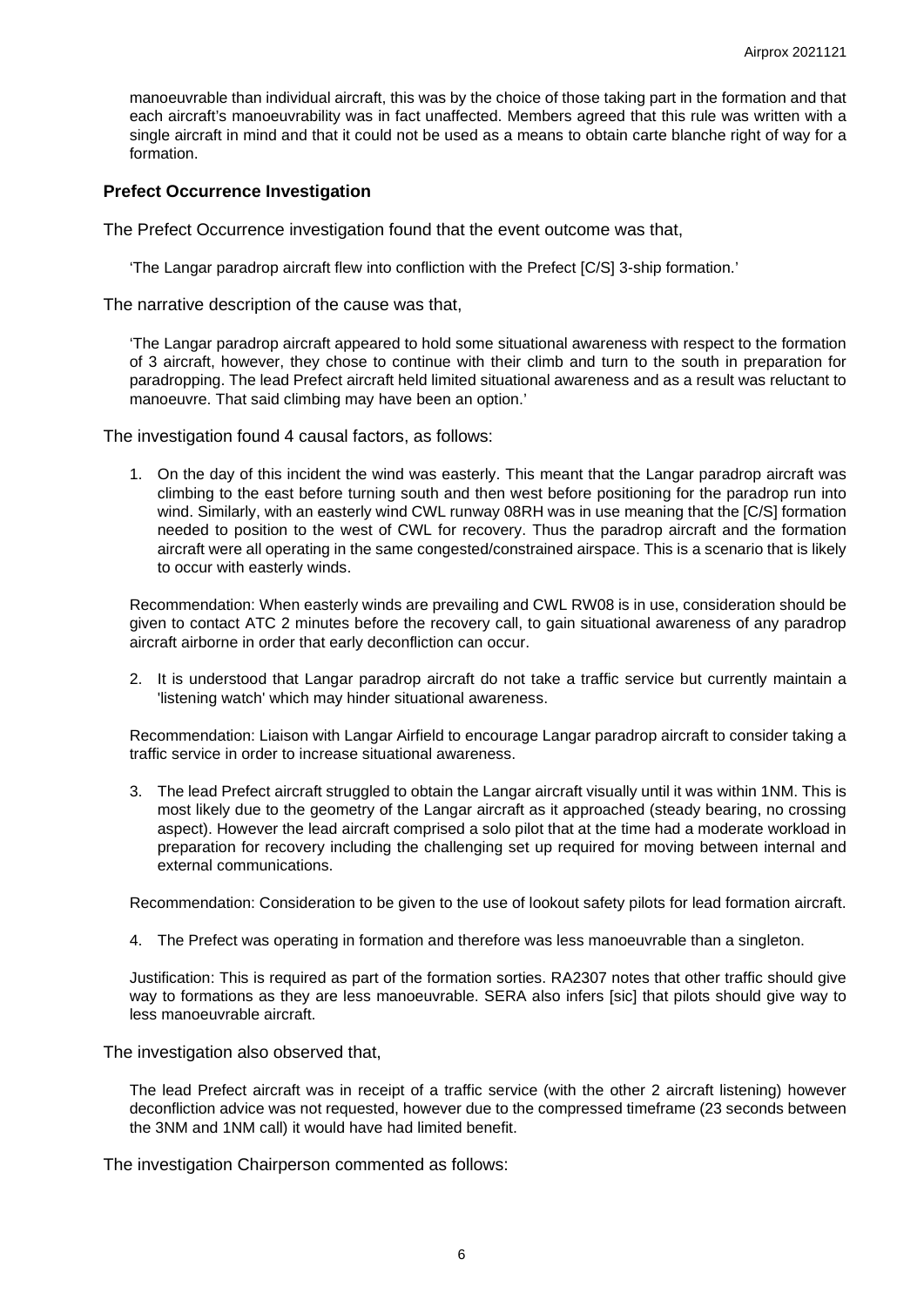This airprox took place in class G airspace, where both aircraft were entitled to be flying in the manner they were. This is the 2nd reported airprox between a 3 FTS and Langar aircraft and emphasises the threat that exists when aircraft are using the same piece of airspace whilst using different ATC frequencies. The investigation found that the Langar aircraft created the confliction by turning and climbing towards the formation and failing to carry out sufficient deconfliction action once the formation was in sight. From the paradrop pilot's narrative, it was clear to the ORG that he made an assumption that the Prefect formation would take action to avoid him, but may not have appreciated the restrictions of doing so whilst operating in formation. RA2307 notes that other traffic should give way to formations as they are less manoeuvrable, and SERA also infers [sic] that pilots should give way to less manoeuvrable aircraft. It was noted in this occurrence that the formation was not visual with the paradrop aircraft until very late in the sequence, and given their configuration at the point of confliction, the initiation of significant avoiding action was not an option.

The ORG opined that while the controller gave sufficient and repeated information to the formation, fulfilling their responsibilities whilst providing a TS, suggested deconfliction advice may have been useful, given that the controller was evidently concerned about the confliction course of the aircraft and the formation were struggling to become [sic] visual contact with the paradrop aircraft. That said, the lead pilot felt his manoeuvring options were limited whilst his wingmen were formatting [sic] on him and any lateral deconfliction advice may have been difficult to enact.

The ORG endorsed all recommendations made by the investigators – of particular importance is the liaison and relationship building between 3 FTS and Langar airfield. A mutual understanding of operations and an agreed process for deconfliction will aid in preventing recurrence and inform all parties of the airspace constraints, particularly when there is a northerly or easterly wind. Ideally, Langar aircraft will obtain a service rather than a 'listening watch' – which is in effect no service at all, as there is no path for Cranwell ATC to establish an agreed deconfliction.

The early situational awareness call by 3 FTS aircraft recovering to the Easterly runway is a vital mitigation to establish an effective deconfliction with any aircraft operating in that area, which may necessitate an early northerly turn by aircraft returning to Cranwell. The ORG felt this had been thoroughly investigated and suitable recommendations made to prevent recurrence.

# **Comments**

### **HQ Air Command**

This occurrence was subject to an Occurrence Safety Investigation and the majority of its recommendations have already been implemented. It was the second of two airproxes (the first was a month earlier) that happened in similar circumstances: an easterly wind forces Cranwell recovery aircraft and Langar paradropping aircraft into the same piece of airspace; this airspace is relatively congested; and both crews are relatively busy in-cockpit with Cranwell crews preparing for recovery and the C208 in the climb for the drop. On this occasion it was a formation of 3 Prefects recovering that were notified of the C208 under the Traffic Service they were receiving from Cranwell.

A mutual understanding of operations between Langar and Cranwell and an agreed process for deconfliction was identified as key to preventing reoccurrence. The 3 Flying Training School (FTS) Air Safety Team has been extremely proactive in engaging face to face with Langar, not only visiting them but also inviting them to local and Cranwell Airspace User Working Groups. This interaction has paid dividends. Langar has elected to bring in new procedures to standardise their routes, making use of pre-determined entry and exit points to maintain low level when military aircraft are recovering. Additionally they are trying to move more towards East Midlands airspace where possible and are planning to discuss the uplift of ATC service requests to get a Traffic Service from East Midlands more often. On the military side, the incidents have been briefed to the squadrons and the Flying Order Book updated to mandate a 2 minute recovery call to ATC. This will give ATC a chance to scan for the para-dropper and thus provide early vectors when needed to maintain separation.

This is another example of an exemplary investigation by 3 FTS. This demonstrates the effect that engagement can have and has resulted in mutual recommendations implemented to ensure that reoccurrence does not occur. They should be commended for their thorough and engaging approach.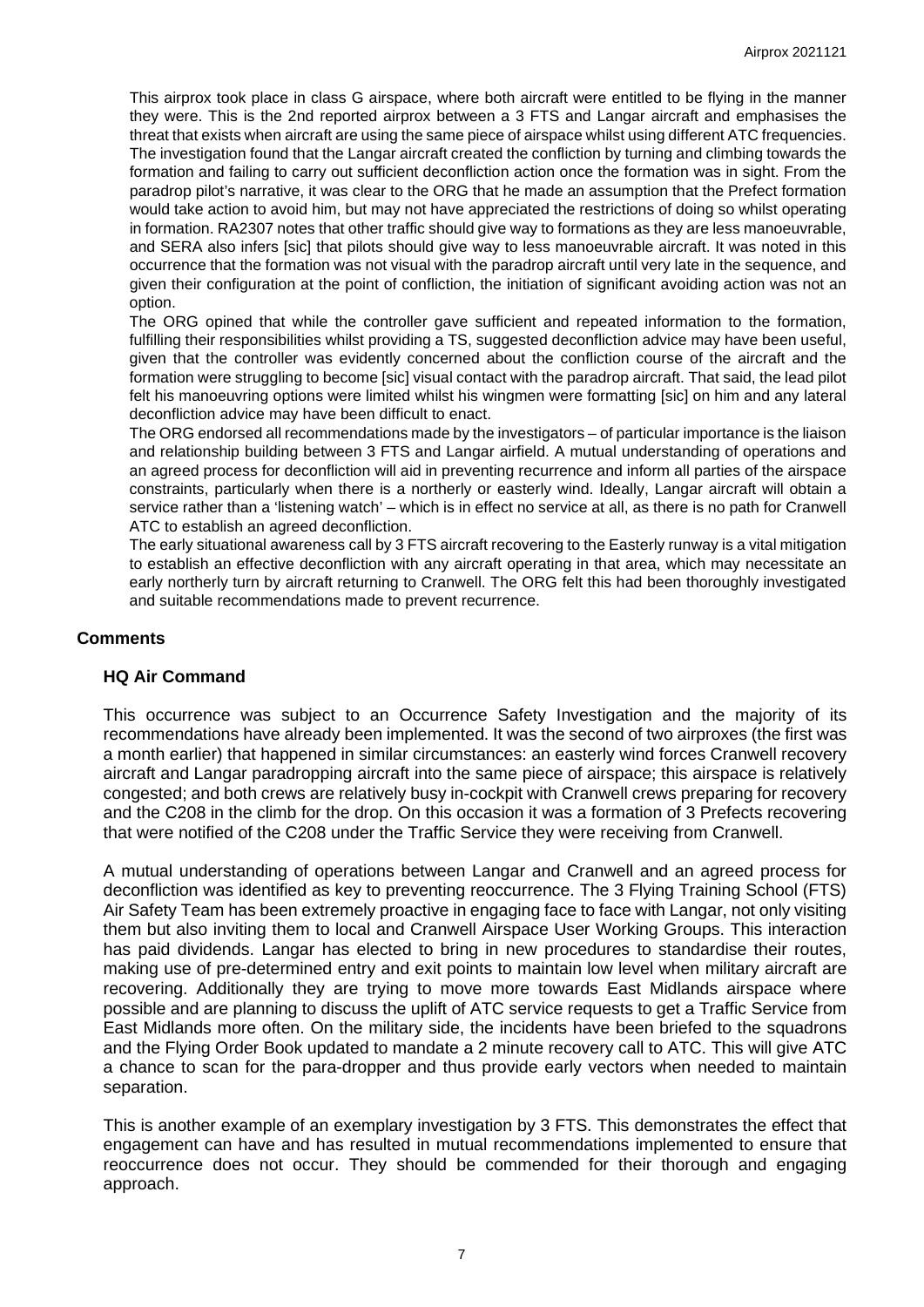## **Summary**

An Airprox was reported when a Prefect formation and a C208 flew into proximity near Belvoir Castle at 1044Z on Monday 19<sup>th</sup> July 2021. Both pilots were operating under VFR in VMC, the Prefect pilot in receipt of a Traffic Service from Cranwell and the C208 pilot listening out on the East Midlands and Langar DZ frequencies.

## **PART B: SUMMARY OF THE BOARD'S DISCUSSIONS**

Information available consisted of reports from both pilots, radar photographs/video recordings, reports from the air traffic controllers involved and reports from the appropriate operating authorities. Relevant contributory factors mentioned during the Board's discussions are highlighted within the text in bold, with the numbers referring to the Contributory Factors table displayed in Part C.

Members first discussed the controller's actions and agreed that they had been busy at the time. Whilst provision of deconfliction advice would have been of assistance, it was felt that this was only obvious with the benefit of hindsight and that the controller had reasonably expected the Prefect pilot to take action, if required, themselves. However, it was felt that the provision of Traffic Information had been inaccurate (**CF1**) in that the traffic was described as '… crossing right left ahead …' when it had been converging and was not described as converging on the subsequent Traffic Information call. That the controller made 3 Traffic Information calls was of itself reason to suspect the traffic was converging and members felt that use of the descriptive 'converging' may have galvanised the Prefect pilot into action.

Turning to the Prefect pilot, members thought that they were probably operating on the assumption that the singleton traffic would 'give way to and keep clear of' them, in accordance with MAA RA2307 paragraph 9. However, the civilian para-dropping aircraft was flown by a civilian pilot who would not have been presented with any of the MAA rule-set during their training and who was consequently operating on the basis of regulations that they had been required to learn and demonstrate as having learnt, in this case that traffic converging on the left is required to give way. It said much for the airmanship of the C208 pilot that despite their reasonable assumption that the 'other traffic' would give way, they nevertheless undertook to break the confliction by levelling below the Prefect whilst maintaining heading and speed, in accordance with (UK) SERA.3210(a). The Board commended them for taking such action. Members discussed the regulations pertaining to the Prefect formation and the C208 and agreed that they were not compatible, in that there was no requirement in (UK) SERA for a singleton aircraft to give way to a formation.

Whilst the Board agreed that it was sensible for a singleton aircraft to give way to a formation, they did not agree in 2 regards with the Prefect occurrence investigation assertion that 'SERA also infers [sic] that pilots should give way to less manoeuvrable aircraft.'. Firstly, there was no inference; the requirement to give way was explicit, and secondly, in the Board's opinion, the provision of (UK) SERA.3210(b) that 'An aircraft that is aware that the manoeuvrability of another aircraft is impaired shall give way to that aircraft.' did not apply to a formation. Whilst the manoeuvrability of a formation as a whole is less than that of a single aircraft, each formation aircraft's manoeuvrability is not impaired; its manoeuvrability is restricted purely by choice of the pilot taking part and whilst in close formation. Additionally, in this instance, the C208 pilot was not aware that the TCAS alert (**CF4**) for which they had levelled was a formation (until after they had levelled and saw the Prefects just before CPA), could not know to 'give way and keep clear' even if they had been operating under RA2307 paragraph 9 and, even under military regulation, had a reasonable expectation that the traffic on the left would give way.

The Board also disagreed with the Prefect occurrence investigation event outcome, that the C208 pilot flew into conflict with the Prefect formation. Members agreed that the C208 pilot discharged their responsibility under (UK) SERA.3210 in full and that in fact the outcome was that incompatible regulation had resulted in the C208 and Prefect pilots flying into conflict (**CF2**). After further discussion, the Board resolved to recommend that,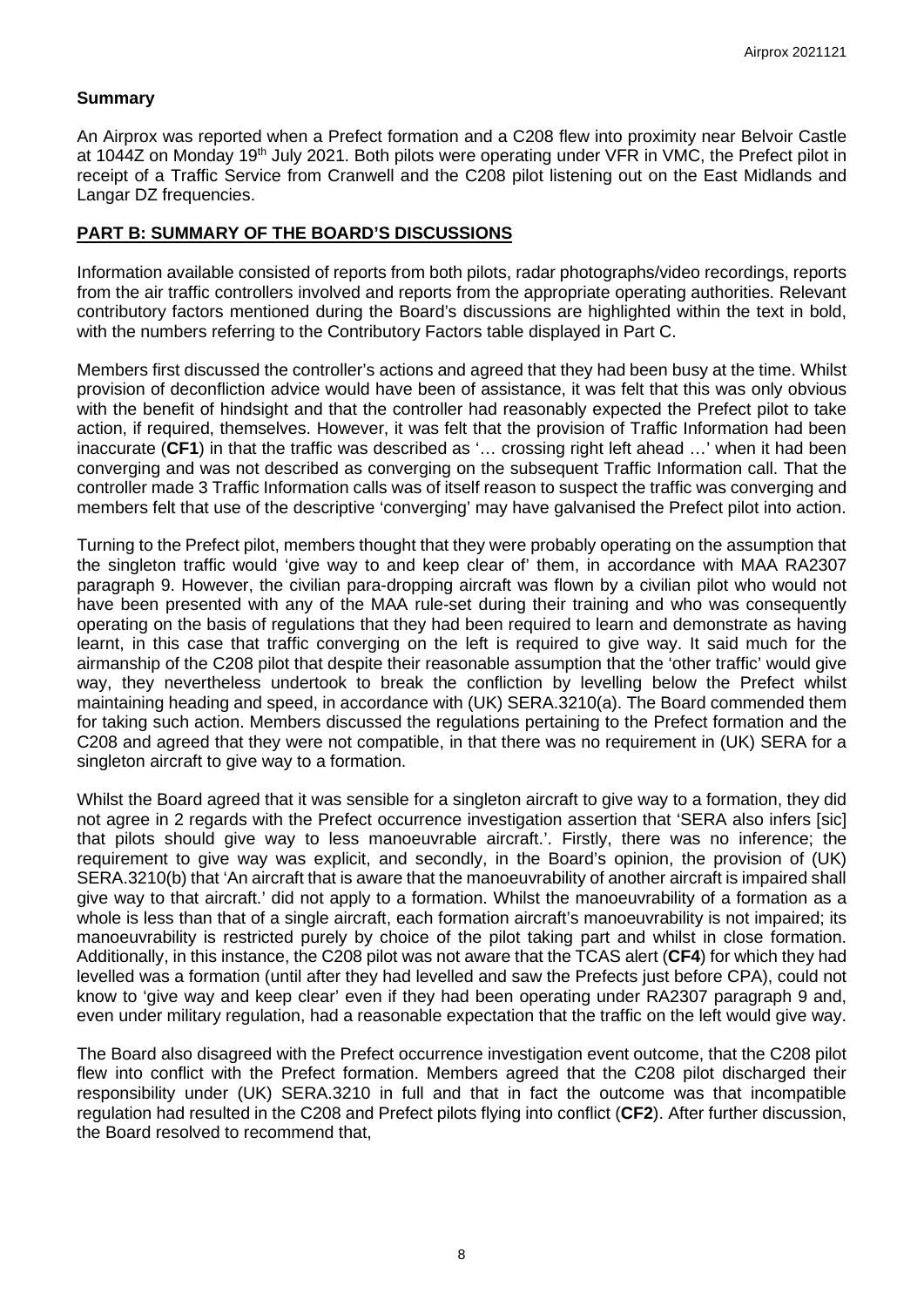'*The MAA and CAA review conflicting Rules of the Air regulations with respect to formations of aircraft; specifically, Avoidance of Collisions within MAA RA2307 paragraph 9 and (UK) SERA.3210 Right-of-way*'.

Members further discussed the Prefect pilot's lack of action and debated as to the degree of their task focus, to what extent the aircraft had joined in formation and, with an instructor in each aircraft, whether a turn would have been feasible and appropriate. The Board agreed with the Prefect occurrence investigation in their assessment that climbing was an option. Regarding risk of collision, members agreed that incompatible regulation, lack of action and late sightings (**CF5**) had contributed to a situation where the aircraft had flown close enough to each other to cause concern, despite situational awareness (**CF3**). However, there was no risk of collision because the C208 pilot had used their TCAS to generate vertical separation and each pilot had seen the other aircraft, albeit at a late stage.

# **PART C: ASSESSMENT OF CONTRIBUTORY FACTORS AND RISK**

#### Contributory Factors:

|           | 2021121                                                        |                                                                       |                                                                                                                                                              |                                                                                     |
|-----------|----------------------------------------------------------------|-----------------------------------------------------------------------|--------------------------------------------------------------------------------------------------------------------------------------------------------------|-------------------------------------------------------------------------------------|
| <b>CF</b> | Factor                                                         | <b>Description</b>                                                    | <b>ECCAIRS Amplification</b>                                                                                                                                 | <b>UKAB Amplification</b>                                                           |
|           | <b>Ground Elements</b>                                         |                                                                       |                                                                                                                                                              |                                                                                     |
|           | • Situational Awareness and Action                             |                                                                       |                                                                                                                                                              |                                                                                     |
| 1         | <b>Human Factors</b>                                           | <b>Traffic</b><br>Information<br><b>ANS</b><br>$\bullet$<br>Provision | Provision of ANS traffic information                                                                                                                         | TI not provided, inaccurate,<br>inadequate, or late                                 |
|           | <b>Flight Elements</b>                                         |                                                                       |                                                                                                                                                              |                                                                                     |
|           | • Regulations, Processes, Procedures and Compliance            |                                                                       |                                                                                                                                                              |                                                                                     |
| 2         | Organisational                                                 | • Flight Operations<br>Documentation and Publications                 | <b>Flight Operations Documentation</b><br>and Publications                                                                                                   | Inadequate regulations or<br>procedures                                             |
|           | • Situational Awareness of the Conflicting Aircraft and Action |                                                                       |                                                                                                                                                              |                                                                                     |
| 3         | <b>Human Factors</b>                                           | • Lack of Action                                                      | Events involving flight crew not<br>taking any action at all when they<br>should have done so                                                                | Pilot flew close enough to<br>cause concern despite<br><b>Situational Awareness</b> |
|           | • Electronic Warning System Operation and Compliance           |                                                                       |                                                                                                                                                              |                                                                                     |
| 4         | Contextual                                                     | • ACAS/TCAS TA                                                        | An event involving a genuine<br>airborne collision avoidance<br>system/traffic alert and collision<br>avoidance system traffic advisory<br>warning triggered |                                                                                     |
|           | • See and Avoid                                                |                                                                       |                                                                                                                                                              |                                                                                     |
| 5         | <b>Human Factors</b>                                           | • Identification/Recognition                                          | Events involving flight crew not<br>fully identifying or recognising the<br>reality of a situation                                                           | Late sighting by one or both<br>pilots                                              |

### Degree of Risk: C.

Recommendation: The MAA and CAA review conflicting Rules of the Air regulations with respect to formations of aircraft; specifically, Avoidance of Collisions within MAA RA2307 paragraph 9 and (UK) SERA.3210 Right-of-way.

### Safety Barrier Assessment<sup>[7](#page-8-0)</sup>

In assessing the effectiveness of the safety barriers associated with this incident, the Board concluded that the key factors had been that:

### **Ground Elements:**

<span id="page-8-0"></span> $7$  The UK Airprox Board scheme for assessing the Availability, Functionality and Effectiveness of safety barriers can be found on the [UKAB Website.](http://www.airproxboard.org.uk/Learn-more/Airprox-Barrier-Assessment/)